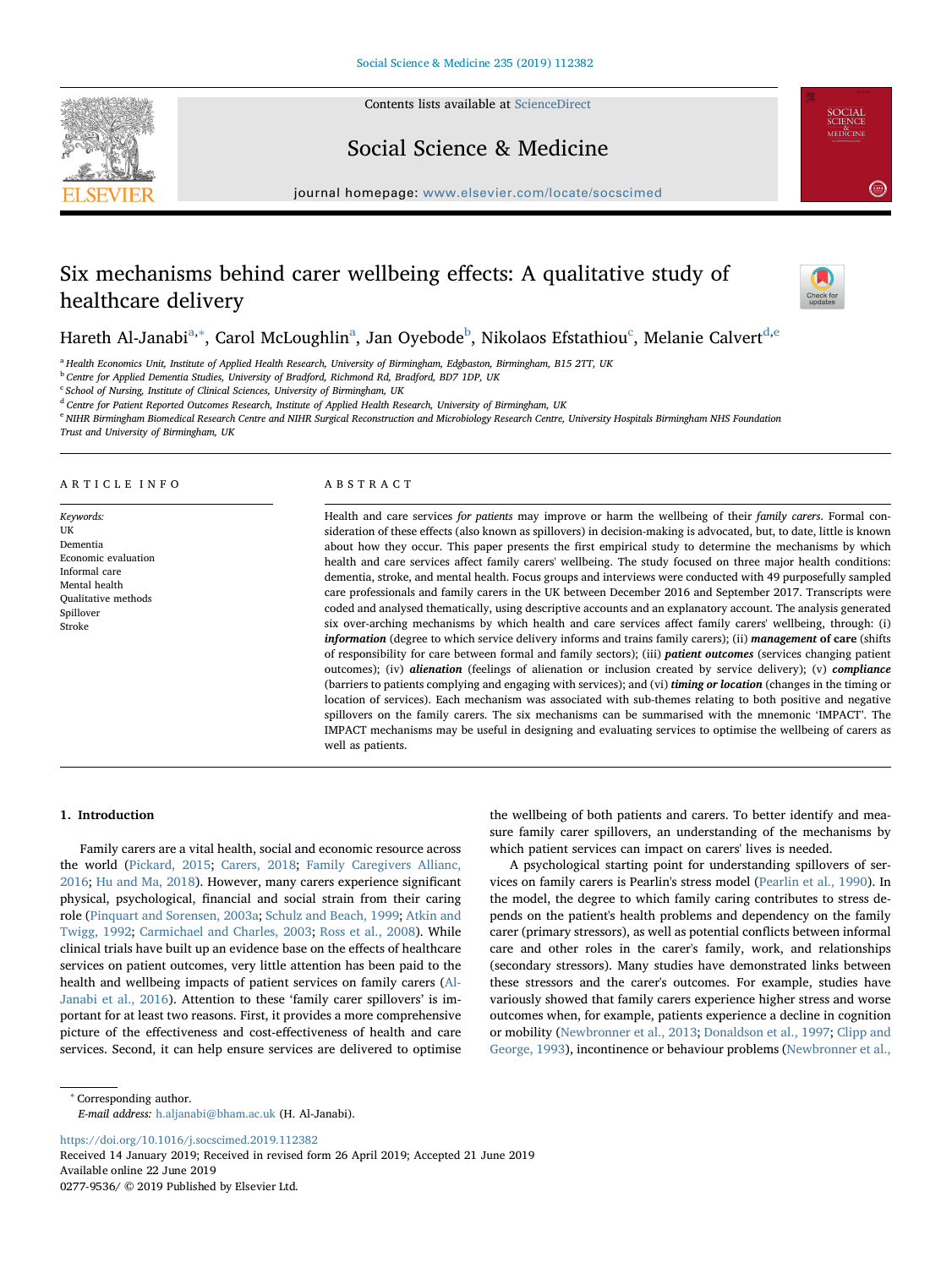[2013;](#page-8-11) [Pinquart and Sorensen, 2003b](#page-8-14)), or when the carer has to juggle multiple roles [\(Awad and Voruganti, 2008\)](#page-8-15).

Pearlin's model focuses on the stressful aspects of caring for a family member, but it is quite possible to extend the logic to think through how patient services might impact on carer stress. If a drug for a patient slows the patient's cognitive decline, one would expect fewer demands on the carer and therefore less stress. Conversely, all else equal, if social care services for the patient are cut, the family carer may have to step in resulting in more informal care, which may conflict with other roles in the carer's life and increase the strain they are under. While such spillovers are plausible, few studies have collected data on the effects of patient services on both patient and carer [\(Christakis, 2004\)](#page-8-16). Where data has been collected, the findings can be unexpected. An evaluation of a model of stroke follow-up care, for example, unexpectedly found that the intervention delivered health benefits to carers (through reducing their depression), rather than patients ([Fens et al., 2014\)](#page-8-17). Although no reason is provided, this may have been due to increased social activity levels in patients [\(Fens et al., 2014\)](#page-8-17).

Within economics, the concept of the caring externality [\(Culyer,](#page-8-18) [1971\)](#page-8-18) is helpful in understanding the potential for family carer spillovers. The caring externality describes the idea that the wellbeing of one individual is positively influenced by the wellbeing of (or services received by) a second individual. This idea that individuals' 'utility functions' can be considered to be interdependent is particularly pertinent to family carers ([Prosser et al., 2012](#page-8-19)). For family carers, there is a dual spillover as family carers may get disutility both because they care about and they care for the patient [\(Bobinac et al., 2010,](#page-8-20) [2011\)](#page-8-21), i.e. both witnessing a loved one's poor health and the impact this has on caring responsibilities may reduce the wellbeing of family carers. In the same vein, a treatment that improves the patient's health has the potential to improve the wellbeing of the carer, both because it may reduce the carer's distress about the patient's health and because less informal care is needed. There is a growing literature on caring externalities ([Jacobsson et al., 2005;](#page-8-22) [Hurley and Mentzakis, 2013\)](#page-8-23) that suggests externalities can be particularly strong in the context of family caring relationships ([Prosser et al., 2004](#page-8-24); [Basu et al., 2010](#page-8-25); [Konig and](#page-8-26) [Wettstein, 2002\)](#page-8-26).

Previous conceptual work provides a further starting point for thinking about the mechanisms behind family carer spillovers [\(Al-](#page-8-9)[Janabi et al., 2016\)](#page-8-9). This suggests that patient services may affect carer wellbeing, for one four reasons; (i) the service changes the patient's outcome, affecting the level of carer distress; (ii) the service changes the patient's outcome, affecting the scale and scope of informal care; (iii) the service directly changes the scale or scope of informal care; and (iv) the service changes the lifestyle or attitudes of family carers.

The objective of this study was to empirically determine mechanisms by which health and social care services affected family carers' lives (see [Table 1](#page-1-0)). A deliberately broad view of health and social care services was taken, to encompass not just specific interventions (such as drugs), but also the way in which interventions and services are organised and delivered ('service delivery') since service delivery also has important resource consequences ([Meacock, 2019](#page-8-27)) and may impact on carers. The focus was on services in three clinical areas: dementia, longterm mental illness and stroke. These areas were chosen to cover major conditions ([McCrone et al., 2008\)](#page-8-28) associated with substantial family care [\(Neubauer et al., 2008](#page-8-29)) and different challenges for carers, relating

to disease progression (Lefl[ey, 1996](#page-8-30)), service availability, and the way in which informal care is organised in family networks [\(Atkin and](#page-8-6) [Twigg, 1992\)](#page-8-6). For example, evidence suggests caring for someone with dementia is particularly stressful ([Clipp and George, 1993](#page-8-13); Pinquart and Sorensen, 2003a), with challenges related to the care recipient's movement, memory loss, incontinence and the progressive nature of the illness [Pinquart and Sorensen \(2003a\)](#page-8-4). Mental illnesses, such as schizophrenia, can bring wide-ranging negative impacts on families such as shame and guilt [\(Pinquart and Sorensen, 2003b;](#page-8-14) [Awad and Voruganti,](#page-8-15) [2008;](#page-8-15) [Gallagher and Mechanic, 1996\)](#page-8-31). Conditions associated with physical morbidity, for example stroke [\(Brouwer et al., 2004\)](#page-8-32), may be particularly labour-intensive for the carer.

# 2. Methods

A qualitative study comprising focus groups and interviews in the UK was used to investigate family carer spillovers in dementia, mental health and stroke. Focus groups were used to get breadth on the topic ([Ritchie and Lewis, 2003\)](#page-8-33), by bringing a range of individuals together who could develop ideas relating to family carer spillovers. Interviews were used to investigate specific experiences in more depth ([Ritchie and](#page-8-33) [Lewis, 2003\)](#page-8-33) and enabled participants who did not attend one of the focus groups to be included.

# 2.1. Sampling

Two broad groups of participants were included: family carers and care professionals. Family carers brought personal experiences of spillovers, while care professionals brought their broad experience of services and contact with a range of patients and family networks. Purposeful sampling ([Ritchie and Lewis, 2003](#page-8-33)) was used to ensure carers and care professionals in a range of circumstances across all three clinical areas were involved.

Family carers were recruited to focus groups with the assistance of charitable organisations in the three clinical areas. These organisations advertised the study to local members, with the objective of recruiting carers in different roles. Additionally, to gain responses from carers not affiliated to a charity, a number of carers were approached for interview from those who consented to being re-contacted as part of a recent survey of family carers' quality of life ([McLoughlin et al., 2018\)](#page-8-34). These individuals had previously taken part in the nationally representative UK-wide Family Resources Survey and indicated that they provided care for a family member. Carers were recruited to the focus groups and interviews with the aim of ensuring sampling variation in relationship to the patient (spouse, parent, and adult-child), gender and age.

Care professionals were recruited with the help of NHS Trusts in the West Midlands (England). These organisations advertised the study on their research sites and used their professional networks to identify interested parties. To ensure all key groups were represented, a number of one-to-one interviews were conducted. Interview participants were identified through contacts within the project advisory group. Purposeful sampling was used with the aim of ensuring representation across primary, secondary and tertiary health care, social care and the charity sector, as well as different professions. Sampling continued until (i) focus groups had been conducted in each clinical and role group; (ii) key groups of family carers and care professionals had been represented

#### <span id="page-1-0"></span>Table 1

Conceptualisation of family carer spillovers in this study.

| Cause of spillover                                                                                                                                                                                      | Mechanism for spillover                                                                           | Outcome of spillover                                                                                                                                                                                                                                                                                               |
|---------------------------------------------------------------------------------------------------------------------------------------------------------------------------------------------------------|---------------------------------------------------------------------------------------------------|--------------------------------------------------------------------------------------------------------------------------------------------------------------------------------------------------------------------------------------------------------------------------------------------------------------------|
| Health and social care services targeted at patients with dementia,<br>mental health or stroke. This includes both specific interventions<br>and the way in which services are organised and delivered. | Social phenomena that give rise to a<br>causal relation between the service<br>and carer outcome. | Impact on the quality of life of the family carer, where quality of<br>life encompasses social, physical, emotional and financial<br>aspects. 'Family carer' includes those close individuals affected<br>by a patient's illness or patient's service use, regardless of<br>whether they self-define as a 'carer'. |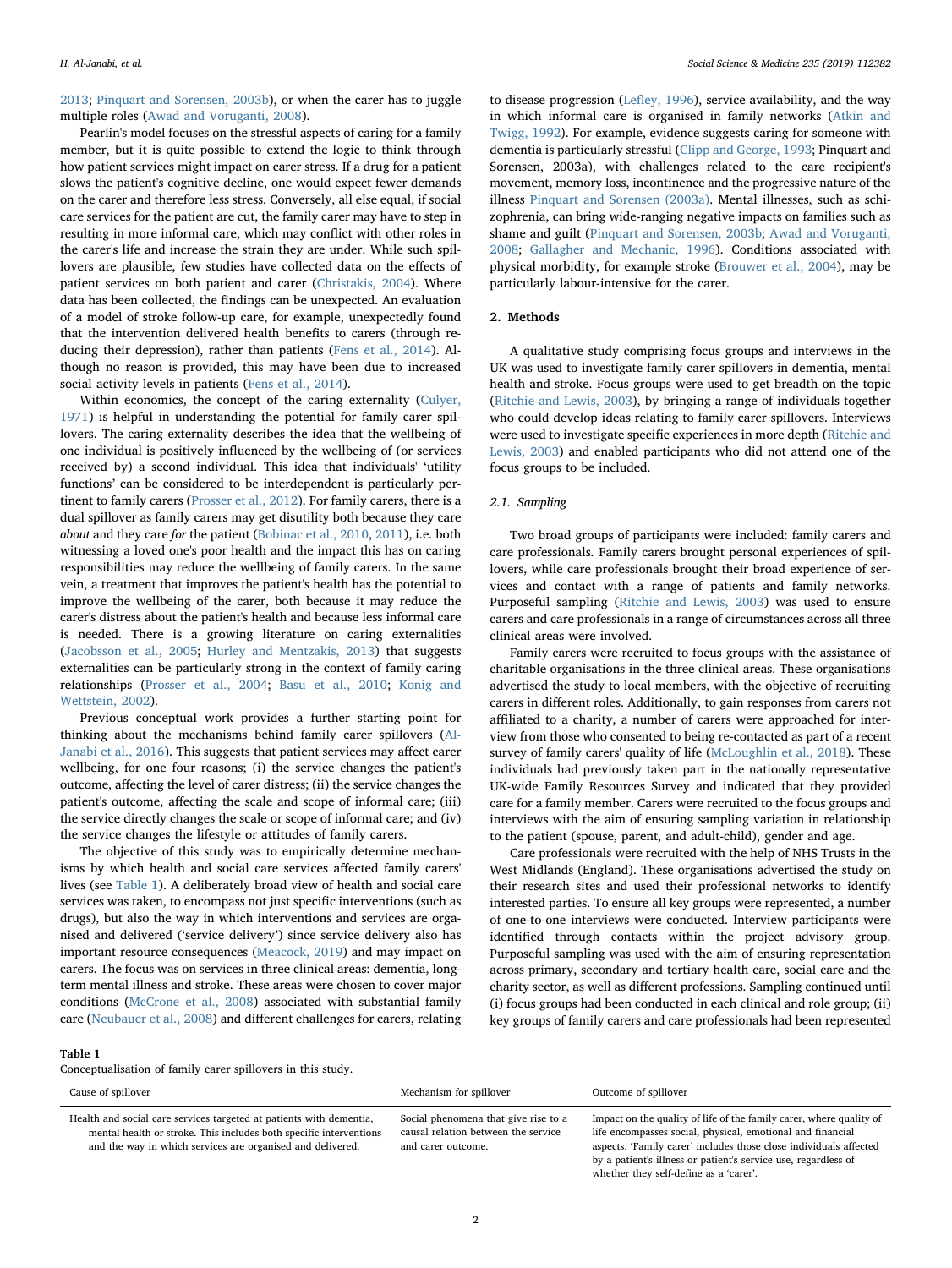<span id="page-2-0"></span>

Fig. 1. Focus group exercise to identify links between patient services and carer wellbeing. Circles indicate pre-defined outcomes [\(Brouwer et al., 2006](#page-8-35); [Deeken](#page-8-36) [et al., 2003;](#page-8-36) [Al-Janabi et al., 2008\)](#page-8-38) and the rectangle is example of patient intervention or aspect of service delivery. Note: Intervention prompts (cards) were: medication, psychological intervention, rehabilitation, complementary/ alternative therapy, and social care. Service delivery cards were: inpatient care, transfers between services, involvement of family, funding/organisational changes, and location of care. Participants were also provided with blank cards.

through a focus group and/or interview; and (iii) thematic saturation had been reached as judged through field notes.

The study was reviewed and approved by University of Birmingham's ethical review committee (14–1444) and the NHS Health Research Authority (IRAS 206161).

### 2.2. Conduct of focus groups and interviews

Separate focus groups were conducted in dementia, long-term mental illness, and stroke. Focus groups were organised in this way to maximise the benefit of participants' clinical expertise. Focus groups were also conducted separately for family carers and care professionals to avoid family carers feeling inhibited talking about experiences of service delivery. The focus group began with introductions and a brief discussion of the way in which providing family care affected quality of life. In this first phase, participants were invited to identify any links between patient services and aspects of a carer's quality of life, using cards [\(Fig. 1](#page-2-0)). Eight domains of life and ten broad categories service delivery were identified in advance ([Fig. 1](#page-2-0)). This was done to help the participants to focus on identifying any links between patient service delivery and impacts on the carer's life. The eight domains of carer life were based on a synthesis of studies on carer quality of life ([Brouwer](#page-8-35) [et al., 2006](#page-8-35); [Deeken et al., 2003](#page-8-36); [Wittenberg et al., 2013](#page-8-37); [Al-Janabi](#page-8-38) [et al., 2008](#page-8-38)). The cards were based on service guidelines for the clinical areas, and refined through the initial interviews and focus groups. Participants were also encouraged to identify any additional services or domains of life affected during the focus groups. The resulting chart was then used to stimulate discussion with participants about the way in which different services affected carers' lives. The second part of the focus group concentrated on links between service delivery and carers' quality of life. As before, participants first matched cards about service delivery (e.g. 'transfers between services') to aspects of the carer's quality of life. This was followed by a structured discussion about the

way in which service delivery affected carers' lives. The topic guide is shown in Appendix 1.

The interviews had the same broad objective as the focus groups. However, the discussions focused on the services where participants had particular experience. The chart shown in [Fig. 1](#page-2-0) was used to facilitate discussions, although no cards were used.

Focus groups were conducted in meeting rooms at NHS trusts and charities. Interviews were conducted at workplaces or home addresses. Family carers received a £15 voucher. All interviews and focus groups were digitally recorded and transcribed verbatim. Field notes were written after each focus group and interview to capture salient points and aid reflexivity ([Ritchie and Lewis, 2003\)](#page-8-33). HA led the focus groups, conducted the interviews and wrote interview field notes. CM contributed to the focus groups and wrote focus group field notes.

# 2.3. Data analysis

A grounded theory ([Strauss and Corbin, 1990\)](#page-8-39) approach was used to generate new analytical categories to explain the mechanisms behind family carer spillovers. The analysis process started with a subset of transcripts being 'open coded' [\(Coast et al., 2017](#page-8-40)) by all members of the research team, assisted by the lay advisory panel to identify emergent ideas about how spillovers were generated. The open codes were then used, in combination with the field notes, to create a coding tree, linking interventions and service delivery to family carer outcomes ([Appendix 2\)](#page-8-41). The coding tree was used in the 'axial coding' ([Strauss](#page-8-39) [and Corbin, 1990;](#page-8-39) [Coast et al., 2017](#page-8-40)) of three transcripts. Discrepancies among team members in coding were resolved through discussion and the coding process adjusted accordingly. The final coding tree was then applied to the full set of transcripts using Nvivo Plus v11.

Following coding of the transcripts, data were organised and analysed in descriptive accounts ([Ritchie and Lewis, 2003;](#page-8-33) [Coast et al.,](#page-8-40) [2017\)](#page-8-40) by clinical condition. This involved, initially, listing all coded passages under each relevant code, to begin to thematically reorganise data [\(Ritchie and Lewis, 2003\)](#page-8-33). Following this, a record was created of the meaning of quotes individually and collectively under each code. These notes helped to chart links between codes and generate 'higherorder' themes. These higher order themes were broader and more interpretative than the individual codes [\(Miles and Huberman, 1994\)](#page-8-42) as the analysis shifted to understanding the general mechanisms by which patient services affected family carers. The final stage was to rearrange the coded material under these mechanisms (higher-order themes) in the form of a single explanatory account ([Ritchie and Lewis, 2003\)](#page-8-33). This explanatory account spanned the three conditions and used quotes much more selectively to explain the range of positive and negative spillovers that arose from each mechanism.

#### 3. Results

7 focus groups and 10 one-to-one interviews were conducted with 49 participants in total; 25 care professionals and 24 family carers ([Table 2\)](#page-3-0). Focus groups and interviews were conducted between December 2016 and September 2017. Focus groups lasted an average of 1hr 30 min and interviews lasted an average of 1 h.

The findings below summarise the explanatory account. Six overarching mechanisms were identified to explain how service delivery positively and negatively affected family carers' wellbeing. These mechanisms are: (i) 'information'; (ii) 'management of the care'; (iii) 'patient outcomes'; (iv) 'alienation' (v) 'compliance'; and (iv) 'timing and location'. Each mechanism was associated with sub-themes ([Fig. 2\)](#page-3-1) relating to both positive and negative spillovers on the family carers.

### 3.1. Mechanism 1: information

Information alongside the delivery of services was an important influence on the experiences of family carers. Good information about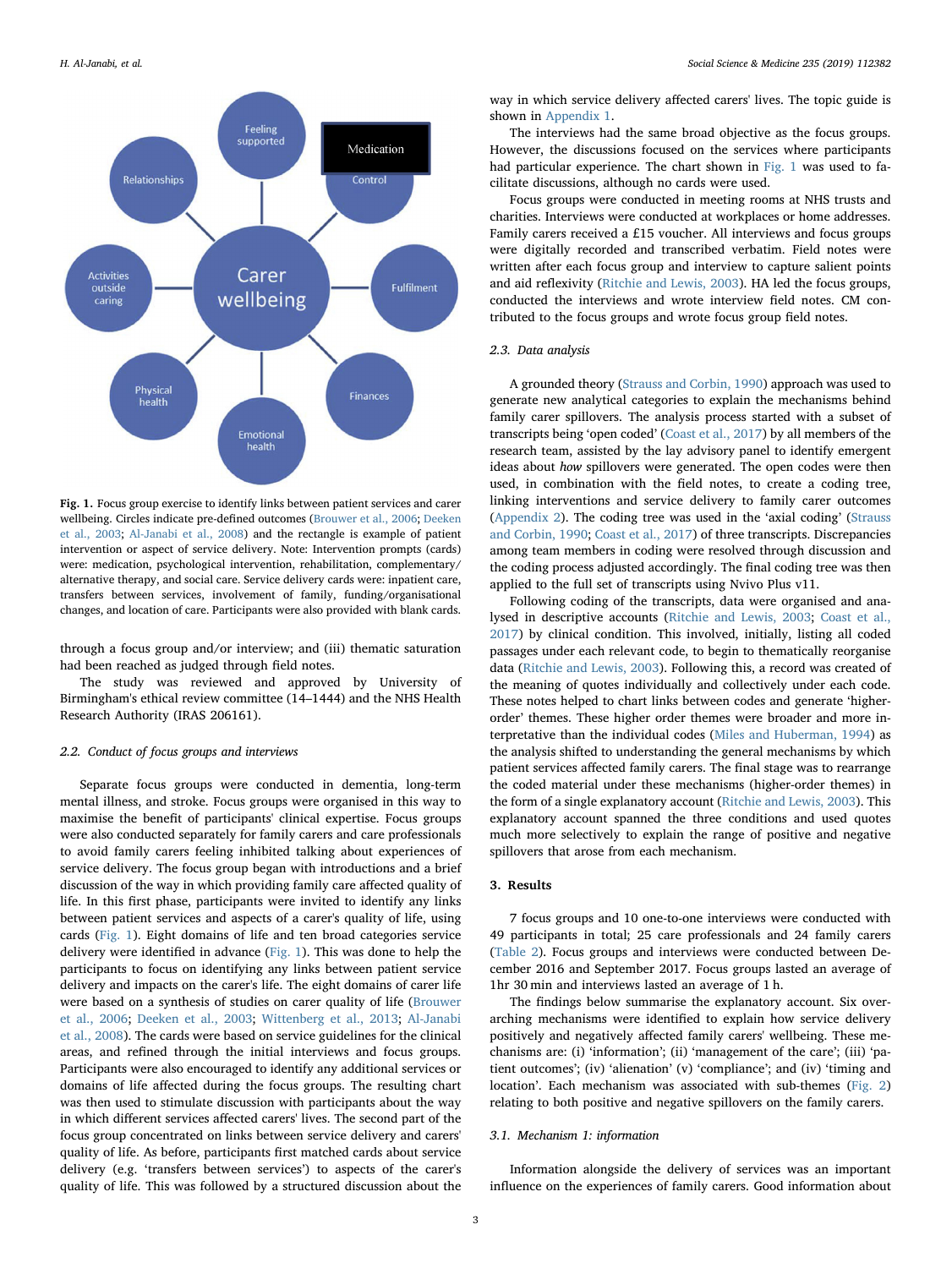#### <span id="page-3-0"></span>Table 2

Characteristics of care professionals and family carers participating in the study.

| Care professionals                                                                                                              | 25               | Family carers                            | 24          |
|---------------------------------------------------------------------------------------------------------------------------------|------------------|------------------------------------------|-------------|
| Focus group $(n = 4^a)$                                                                                                         | 19               | Focus group $(n = 3)$                    | 20          |
| Interview                                                                                                                       | 6                | Interview                                |             |
| Stroke                                                                                                                          | 9                | Stroke                                   | 5           |
| Mental health                                                                                                                   | 9                | Mental health                            | 12          |
| Dementia                                                                                                                        | 7                | Dementia                                 | 7           |
| Doctor/nurse<br>Occupational therapist/physiotherapist<br>Clinical psychologist<br>Other (charity, social care, support worker) | 8<br>8<br>4<br>5 | Parent<br>Spouse<br>Adult child<br>Other | q<br>9<br>5 |

<span id="page-3-2"></span><sup>a</sup> 2 focus groups were conducted with stroke professionals.

the illness, 'how the system worked', and how to care effectively for the patient could help family carers better adapt to their caring role. When care professionals took the time to demonstrate techniques, family carers stated they felt more competent in their role:

It could be anything … either exercises to improve the swallowing, exercises to improve the movement. It was really good. They left you with something that you could do yourself as well and you felt involved in it. [Cares for husband, post-stroke]

Professionals such as occupational therapists and nurses were often providers of information to the family. Charities and patient support groups offered opportunities for incidental discussions and informationgathering:

In the cafes they will have things that will help, like the old papers. I went to an Alzheimer one and they had some copies of some old local papers, which is a good idea. Or play old music and things. Some carers will learn just from example by seeing what is provided in the cafes. [GP with a special interest in dementia]

However, information provision was often lacking. An absence of information could lead carers to feel poorly prepared in their caring role and confused about what services were available and what was to come:

Understanding what's available I think is the most difficult part of this for a carer and at the various meetings I've been to I've suggested that a flow diagram with contacts on it would benefit everybody who's in our situation. I've been at it now probably about 10 years, I still don't understand the system [Cares for wife with dementia]

Confidentiality in mental health presented a particular problem, limiting information about the patient around admission and discharge. A lack of information could lead carers to feel bewildered and frustrated, leading to relationship difficulties, loss of control, and loneliness:

Families are left in limbo, really. They're left to work out who is in charge of the care, who to contact. So lots of carers will say, 'We just don't know where to phone to ask.' And then people will say, 'Just phone the switchboard,' so they're phone the switchboard and they don't know what team the person's under. So it's just the lack of information really. And that's not great, is it? [Occupational therapist in mental health]

Information overload also posed a problem for carers. When information was concentrated at the time of diagnosis or discharge, carers could feel overwhelmed and confused:

That overwhelming part of it was something I was very conscious

<span id="page-3-1"></span>

Fig. 2. Mechanisms behind the 'spillover' effects of patient services on carer wellbeing.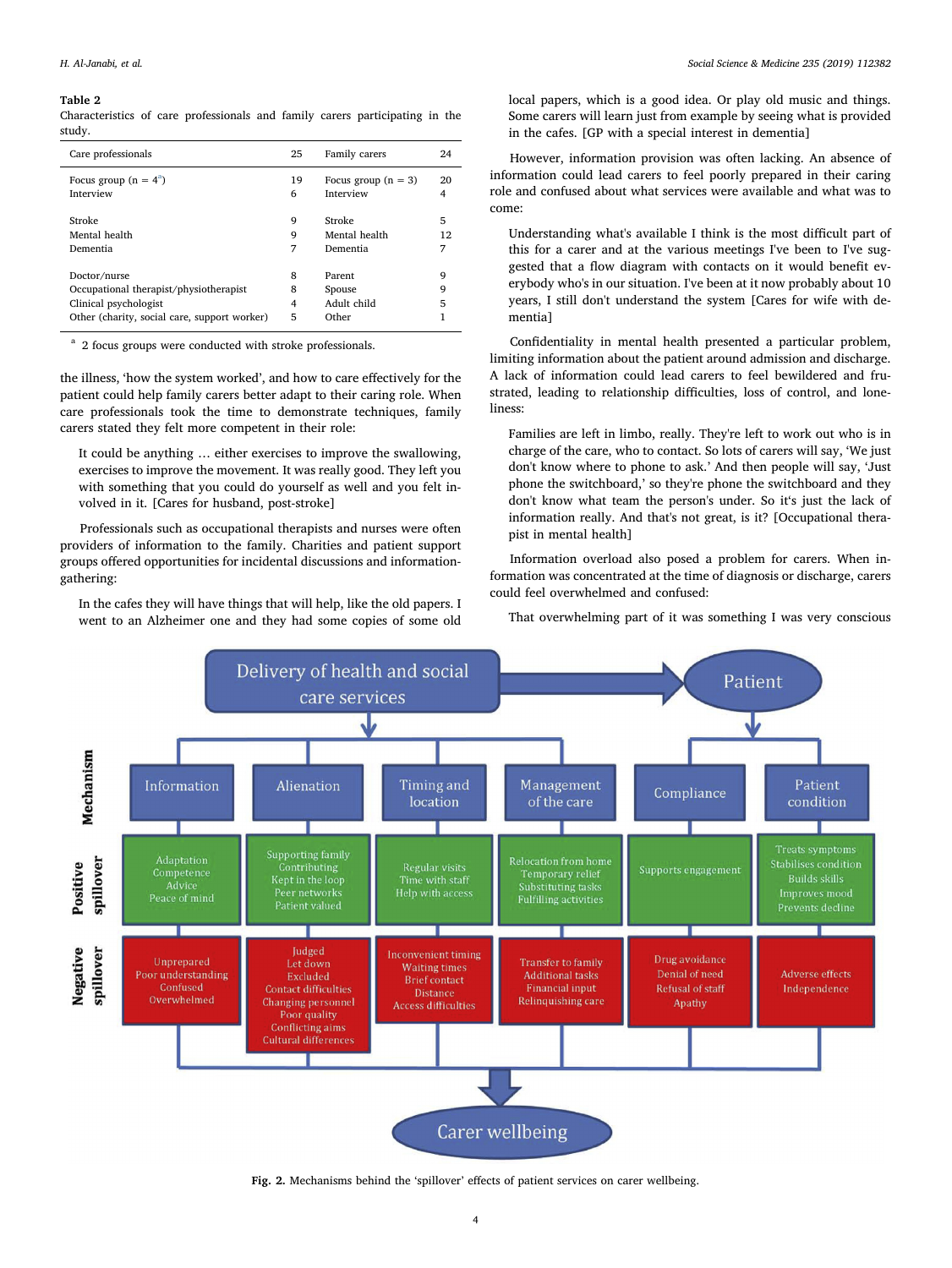about. It's just a way that our service works that it does sometimes feel very overloading. I know I will (and I think we all will) sometimes split it up and do the feedback of the diagnosis and Support Planning separately but one thing I felt was that people are very overwhelmed. [Clinical psychologist in dementia]

Contradictions in the information received by family carers from different care professionals caused problems for family carers. Participants with experience in mental health and stroke care both mentioned the numerous care professionals that the family carer encountered and the difficulties in piecing together the information from each one:

You get one or two individuals who are saying, 'He's doing okay. He's taking his medication' and you get another individual saying, 'We can't tell you that. It's confidential'. Tell me, how can you have this imbalance? [Mother, cares for son with mental health problems].

#### 3.2. Mechanism 2: management of the care

Responsibility for managing patient care was shifted back-and-forth between formal services and family carers and this had both positive and negative effects on carers' lives. Family carers may benefit when asked to take on delivery of an intervention which made the caring process more fulfilling (as for example in delivering cognitive training for people with dementia):

CT[cognitive training] which a carer can give to the person who has got dementia and the evidence so far seems to be that it actually helps the carer much more than the person who has got the dementia. It gives them something positive, it's a positive activity that they can do that sparks conversation and it actually increases the wellbeing of the carer. [GP with special interest in dementia]

However, a more commonly cited route to improving the wellbeing of family carers was through shifting aspects of the management of patient care away from the carer. A number of participants suggested that the admission of a person with severe mental health problems or dementia into a rehabilitation centre, hospital, or residential care could significantly reduce the strain on family carers:

… she had a psychotic attack and they took her in as an emergency and then she went 18 months into a rehabilitation centre in [midlands town] and so we had that time off [yeah] and it's like, if you were to hit your head every morning six times with a hammer and then suddenly there was no hammer and you didn't hit your head [right] you'd then realise how wonderful it is [yeah] … once the trauma of her going in was over [yeah] we realised how different life could be [Mother, cares for daughter with mental health problems]

While the transfer of care management from the family to the formal care providers often provided family carers with emotional and physical relief, it could also bring feelings of stigma and guilt for family carers:

It was a two-edged sword really; the feeling of guilt that you can't do what you, as a parent or a carer does, but also that feeling of relief [Mother, talking about son with mental health problems being admitted into hospital]

Participants offered examples where services substituted care that would have been provided by the family, such as social care provision (mentioned mostly in dementia and stroke). This could free up the carer to do other things with their time:

Obviously if the person is able to have respite, even if it's like going to a day hospital, [the carer] can get various things themselves, they can see to their own physical health needs, get to the doctor, go to

their hospital appointments, take more exercise. [GP with special interest in dementia]

In contrast, a rapid and unstructured transfer of responsibility to the family often occurred after discharge from a hospital or health facility. The impact of this on family carers was invariably negative:

To suddenly feel that they've got a huge responsibility … although there's formal carers that will probably come in four times a day … this sort of scenario that's still as you say leaves 20 hours a day where the carer is there bearing the burden even if they're not having to do that much - that sense of responsibility is enormous and they literally feel like they can't go out so that's an emotional strain. [Consultant doctor in stroke care]

Post-discharge, family carers may be required to undertake additional duties, for example, acting as care co-ordinators, and liaising with doctors, nurses and other health and care workers. They may also have to contribute to the costs of care:

Everybody is entitled to an assessment by Social Services … we know in reality that some people will not get any funding. That's very difficult. Obviously, it's a very difficult situation and in the Rare Dementia Service, obviously, the carer has to pay for that and we have had some situations where it's been really, really tricky to get somebody to accept that they will need to pay for the care and how much it will be. It's a very tricky place [Occupational therapist in dementia]

# 3.3. Mechanism 3: patient outcomes

Many services, particularly medication and psychological interventions, were used to treat or stabilise the patient's health condition. This invariably had a spillover impact on those close to the patient. Treatment of patient symptoms was subsequently linked to improvements in carers' emotional health, control, finances, activities, and in some cases, ability to sustain their relationships and caring role:

I was saying to myself, 'Well, this is too much. I can't cope with this. I don't want to be her carer anymore. My life is just being destroyed'. At that point, they put her on [the medication] and overnight, she was a different person … I was at the end of my tether and I was actually thinking of seeing a solicitor. I'll share that with you. I couldn't cope. I was absolutely desperate [Cares for wife with mental health problems]

[when his condition is stabilised] I can sleep in my bed at night knowing … that he's not doing something stupid to himself; that his life is not chaotic … that I'm not going to get that sudden phone call … to say that he's unwell and I've got to drop everything … I can carry on running my business which means I am relieved and I can be emotionally much better off and just a feeling of actually having a good relationship with him. [Mother, cares for son with mental health problems]

Services, such as those delivered by occupational therapists, helped to build up a patient's independence and skills. Family carers valued these improvements because it brought them pleasure, hope for the future, and reduced their caring load:

A lot of it is about that and finding strategies to help people maintain independence; whether that's by equipment, education, doing things differently, reorganising your environment or whatever it is. For a lot of people, really, what they want is to be independent … they're not dependent on the carers to take you appointments, remind you of appointments, remind you take your medication or doing your shopping and if you can find strategies for doing things [Occupational therapist in dementia]

Services such as support groups, psychological care, and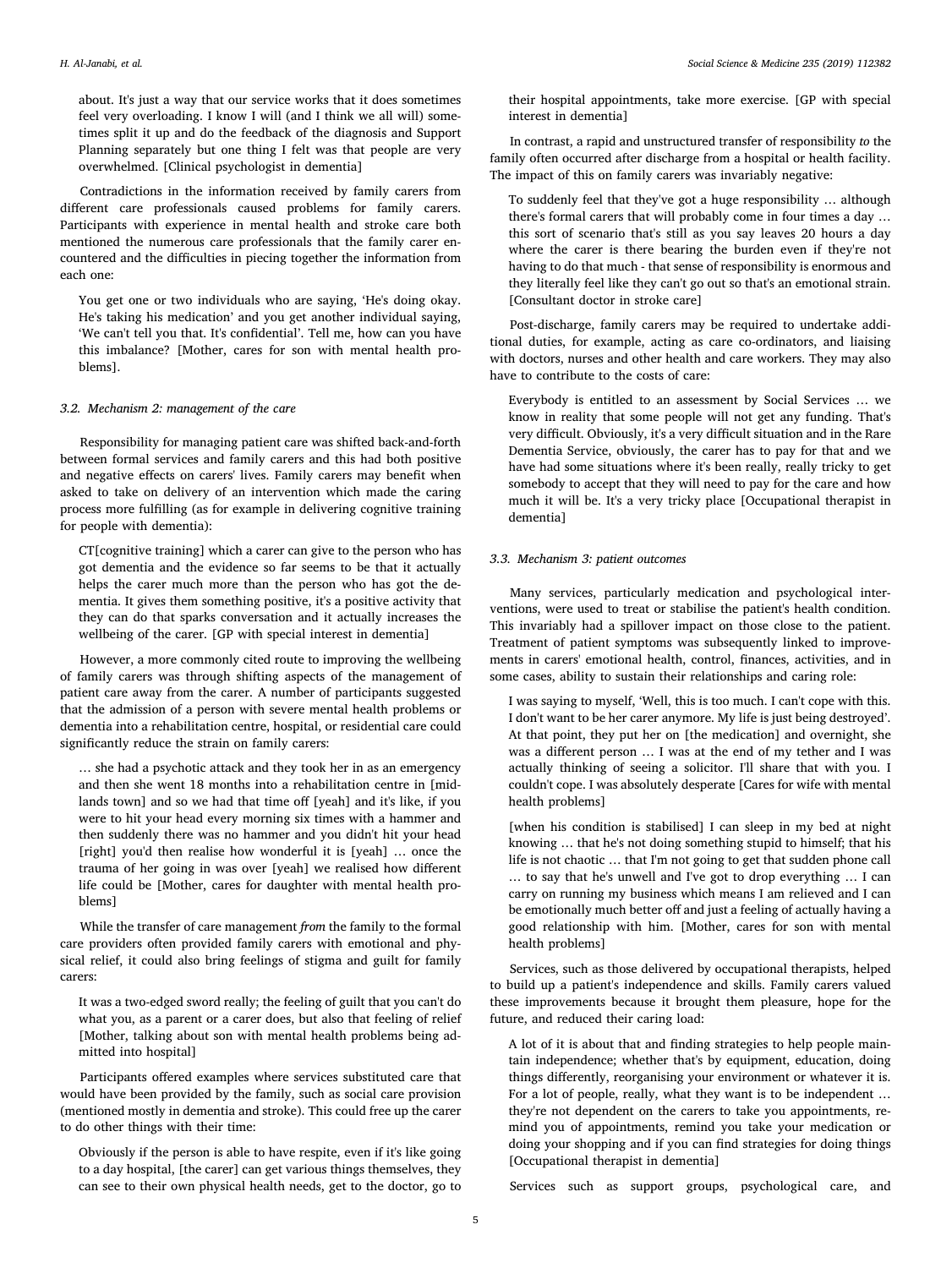complementary therapies could enhance the mood of the patient. This was seen as something that would 'rub off' on carers, improving their own mood and relationships with the patient:

If the patient goes and gets aromatherapy or sees an acupuncturist and is then finding improvements with anxiety which is something that acupuncture can treat, then it may just be transferred across. If the carer is spending, say, three days a week with them and they notice the patient is more upbeat, then they themselves naturally take some traits. [GP with special interest in mental health]

Most services to 'treat the patient's condition' were perceived as positive for carers, as an improvement in the patient's condition was typically valued by carers. However, some interventions, notably medication (in mental health and dementia) were associated with side effects that had an adverse effect on the lives of carers. Side effects associated with mental health medication included obesity, mood changes, agitation, and sedation, and these, particularly in combination, resulted in feelings of loss for carers:

I remember speaking with the father and this person was on a high dose of anti-psychotics and lots of side effects in terms of weight gain and hyper-salivation, lethargy; different things really. And he said that he'd lost his daughter. [Clinical psychologist in mental health]

In some cases, for example, following a stroke (and to a lesser extent in mental health and dementia) services helped the patient to recover their independence. This could cause problems for family carers, who had to re-establish a new balance in their relationship and were anxious about social stigma during the recovery process:

… we find these issues around anxiety, like, 'Yes, I know they could do it but I'm not happy because there's a busy road'. There's that sort of level of – 'What if people laugh at them because they can't communicate?' – those sorts of anxieties will start to come out through feedback from the client. [Clinical psychologist involved in post-stroke rehabilitation]

### 3.4. Mechanism 4: alienation

Service delivery could foster feelings of alienation, or conversely inclusion, amongst family carers. Carers felt included when care professionals took the time to discuss things, when they were kept 'in the loop', and when they had the ability to contribute to care decisions:

If you've got some sort of sense of the medication; why it's being prescribed and what kind of things you might need to look out for. If you've got some sense of why they might behave in a certain way and if you've got some sense of what the Care Plan is and what's going on, I think that has a knock-on effect in terms of that person's quality of life because they feel they're involved, to a degree. … whereas, if you've got a carer who feels that they're not included at all … they're more angry at services and they're more hostile towards staff. [Occupational therapist in mental health]

Services such as charity-run patient support groups enabled carers who accompanied the patients to establish their own peer networks. This brought the carers friendships, support, and information sharing:

It's more having people who understand because I'd never come across people who'd had a stroke before and people who were experienced. It wasn't until I came to this group, where you meet other people in the same position, that you realise that they don't like to do any exercise with their nearest and dearest [laughter] and they are pretty absolutely horrible to their nearest and dearest. It's that sort of emotional support and understanding really that's so important. [Cares for husband post-stroke]

Another sub-theme related to services being delivered in a way that

valued the patient as an individual. This could come from a care professional making a connection with the patient or care being delivered in a personalised way. While carers may feel undermined if care professionals developed particularly strong bonds with the patient, having a care professional who really understood the patient's unique needs could bring comfort to family carers:

She [the nurse] was chatty, talking to him in a very understanding way … he's kind of old school in the way that he likes things to be formal you know and, 'Who are you? And why have you come? And whose asked you to come?' and then she'd go through it again and he'd you know and he'd understand ... [and] ... she would banter with him … and it was brilliant and he loved it you know. [Cares for father, post-stroke]

However, some aspects of service delivery created a sense of alienation amongst carers. For example, the complex web of agencies involved in patient care, ambiguities about what support was available, and lack of continuity of care created negative experiences:

I was in contact with one person … all of a sudden he rang up and said, 'I was only supposed to have been with you for six weeks and you should have been passed on to somebody else' … I realised that the system itself changes around all the time … they're not dealing with one person and getting bogged down with their problems so they can move around and get somebody else which helps them. But for the person like us it's good to have, to see one face [Cares for husband with dementia]

They're overwhelmed by all the agencies because they're getting all different messages from different people and they end up feeling, I think, quite impotent in being able to facilitate any change in that person's care. They're so far down the pecking order. [Senior charity worker in mental health]

In mental health, service providers could be reluctant to involve the family either because of the patient's wishes, or because of their interpretation of patient confidentiality. This meant that carers were often excluded and unable to contribute to patient care or have their concerns heard:

As carers, we're not listened to. They don't ask our opinion. We are the ones that know these people the best and so consequently, the impact on the family … not only the service user but the carers, is massive; just emotionally, financially and every sort of reason [Mother, cares for son with mental health problems]

In some cases, this sense of detachment and frustration, was made worse by the experiences of their loved ones not being properly valued as individuals, or not receiving dignified care, or not being a considered a priority:

You had this problem, the social services and the NHS would work out together who is paying for what and I actually have been in a meeting where we sat in the middle, NHS were up there, learning disabilities were there, social services and it was like watching Wimbledon [tennis tournament]. No she's not our responsibility, she's not ours … that was horrible to sit there and hear that [Mother, cares for daughter with mental health problems]

# 3.5. Mechanism 5: compliance with care

Patient compliance or engagement with services was needed in order for the service to benefit the lives of patients and carers. Patients could be supported to engage with services through sensitive, personalised, approaches from staff, or from specific devices, for example slow-release injections for medication:

He has agreed to go back onto a depot injection, voluntarily, which is what we've always been happier for him doing because it's once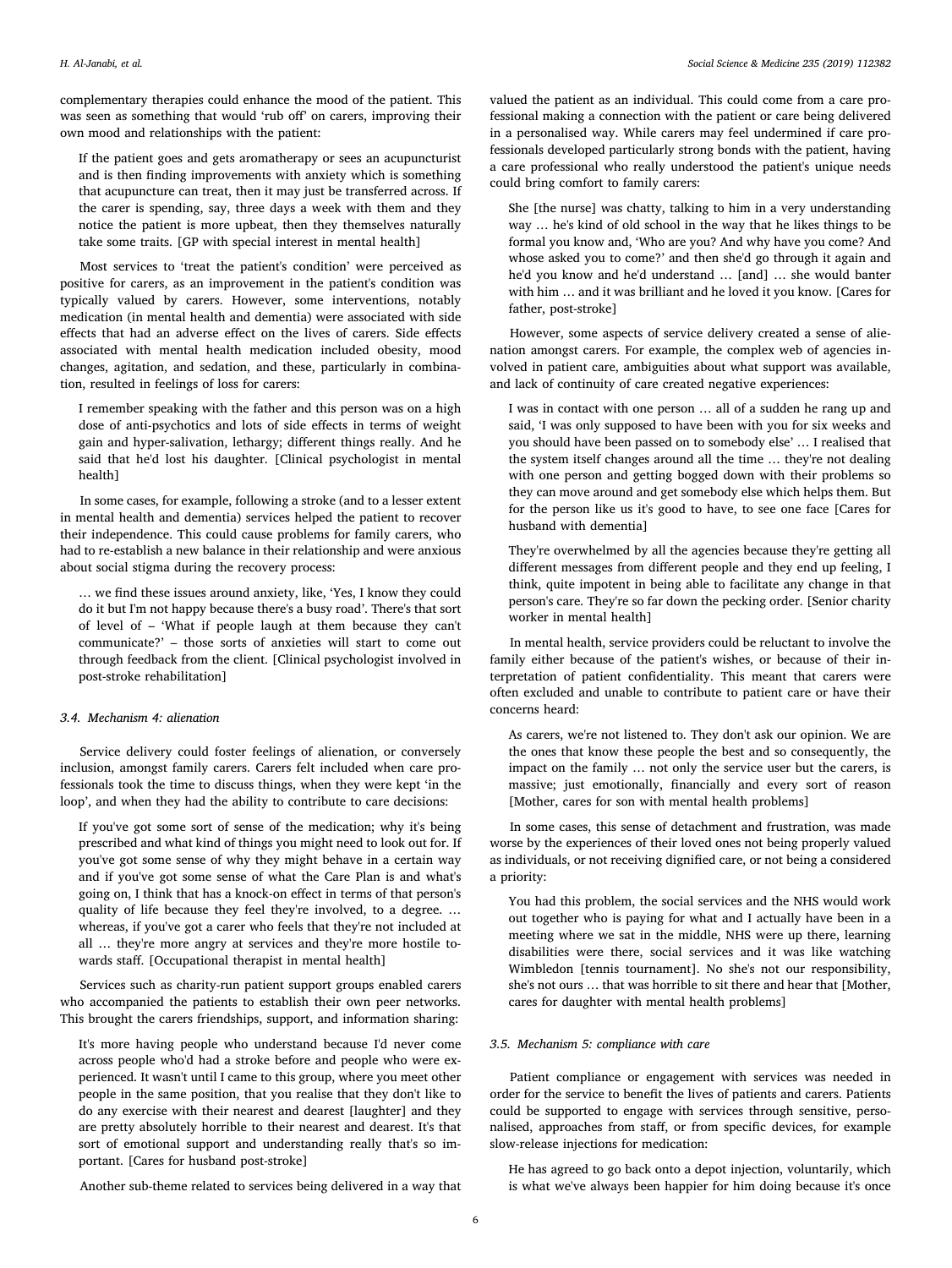every three weeks and it takes a decision, takes the routine of it. It also keeps him in touch with his care team. [Father, cares for son with mental health problems]

Across many services, patients did not engage or comply effectively and this created difficulties for carers. If the patient wanted to drop out of the care system altogether, care professionals were duty-bound to respect the wishes of patients, even when this meant carers might be left to shoulder the entire caring load:

My son got transferred out of the system completely because he was refusing to take medication … into my care. I managed to keep him pretty stable for 18 months until things became completely mad and then it just went completely chaotic … from my point of view … it was living a nightmare; waiting for the Police to call to tell me if they'd found him. [Mother, cares for son with mental health problems]

When patients did not engage with services, the family had to deal with relapses and extra work in supporting patients. This reduced their free time and could damage their emotional health and relationships:

Very often it caused him to having a relapse. So that does impact on our life. He goes back into hospital. He's maybe very unwell. The whole involvement with him becomes more complex …. supporting him becomes more difficult. He will generally create chaos all around everything in his life. [Father, cares for son with mental health problems]

As noted above, compliance issues in mental health often related to medication, causing the condition to relapse, creating difficulties for carers. However, in dementia and stroke, issues were often encountered with initial engagement with services. For example, patients might refuse to interact with certain staff, have people into their house or attend groups and appointments:

Obviously there's always a stress because often the people who have got dementia don't want some stranger coming into the house. They want the family to do this and often there is this resistance because the family have been doing more and more and more and then the person that has got the dementia will be thinking well why can't they just carry on? [GP with special interest in dementia]

There's a number of lunch clubs and so on but he won't go to anything like that, he won't go to an old people's thing and I think that's all to do with other things that are in his mind about, 'Oh why would I want to do that' … we've tried to do that with him but he just won't have it. [Cares for father post-stroke]

#### 3.6. Mechanism 6: timing and location

Family carers were affected by decisions relating to the timing and location of services for patients. Families valued regular contact with care professionals, who took the time to explain things to them:

My wife would say that she felt suicidal, a lot … that without BFT (behavioural family therapy) she thinks she'd be dead. She thinks she would have committed suicide … BFT was the big saviour for her. One of the reasons for that was because it brought regular contact with the professionals. So even if you weren't discussing something directly relevant to yourself, it was to do with [Son], then you were seeing a professional and you felt slightly comforted [Father, cares for son with mental health problems]

They [occupational therapists] were encouraging [my wife]. The fact that they were coming virtually every day for something made her feel, 'There must be some light at the end of the tunnel or they wouldn't be bothering with me like this'. They were a great group and lovely people. [Husband, cares for wife post stroke]

Family carers also valued it when care professionals were willing to meet patients in informal settings outside of the hospital:

Certainly, from [son's] point of view, they were also able to meet him in social situations rather than always wheel him into a clinic, which he never really liked. They would meet him over a cup of coffee somewhere, which he's always more responsive to. So it worked better for him as well that sort of setting. [Father, cares for son with mental health problems]

In contrast, difficulties arose when patient care was delivered 'outof-area' which increasingly happened with mental health. This made travel time-consuming and expensive and resulted in a loss of control and support for carers, as well as ultimately damaging relationships:

Yeah, when my son went through a psychotic incident and there were no beds in any local area, so he was shipped up to [Northern town]. There was just no way that any of us could do that. Again, as I said before, I work myself. There was no way I could take a day to get in the car, drive to [Northern town], visit him for an hour if I'm lucky and then drive back again. I looked at the finance of staying overnight and, of course, somewhere like [Northern town], there was no way [Mother, cares for son with mental health problems]

So financially, socially, employment – all of these things can be if not dented, totally destroyed by an admission to hospital. The average length of stay in our Local Psychiatric Unit is three months. That's a long time out of somebody's employment. That's a long time of the family environment. The extended family slips off the end. Friendships break … that's extremely destructive to the family dynamic [Senior charity worker in mental health]

Furthermore, certain factors to do with the way services were timed, negatively affected the lives of family carers. Appointments with health care professionals during working hours could be difficult to attend. With social care, time slots were often not guaranteed or did not fit with patient routines creating organisational challenges for family carers. Missed appointments and waiting times were also huge source of frustration to carers. Often these resulted in family carers taking matters into their own hands at great personal and financial expense:

[Social care] are being late all the time, or they're not doing what they want, or another common thing is their scheduled to stay for half an hour but they stay for ten minutes. Sometimes, family carers just say, 'I give up with this' and then they'll give up their jobs. [Occupational therapist in dementia]

We often discharge people knowing that they've got three steps in and they can't get in and out but they're on a waiting list to have a ramp that could be two years so families will go ahead and sort it themselves. [Physiotherapist in stroke]

[Fig. 2](#page-3-1) summarises the six mechanisms, as well as the positive and negative sub-themes associated with each of the mechanisms.

# 4. Discussion

To date, there has been little conceptualisation of the mechanisms by which patients' health and social care services affect family carers' wellbeing. Such an understanding is important; both for evaluating the effectiveness and cost-effectiveness of current health and social interventions, and potentially in designing services for the future that can maintain the wellbeing of family carers as well as patients. This qualitative study identified six mechanisms by which patient services generate 'family carer spillovers'.

The finding that 'patient outcomes' was a key mechanism is consistent with earlier theoretical and quantitative work [\(Bobinac et al.,](#page-8-20) [2010,](#page-8-20) [2011](#page-8-21)), indicating that spillovers occur because carers care about and care for patients. The patient outcomes mechanism highlights the emotional and relational benefits family carers can derive from services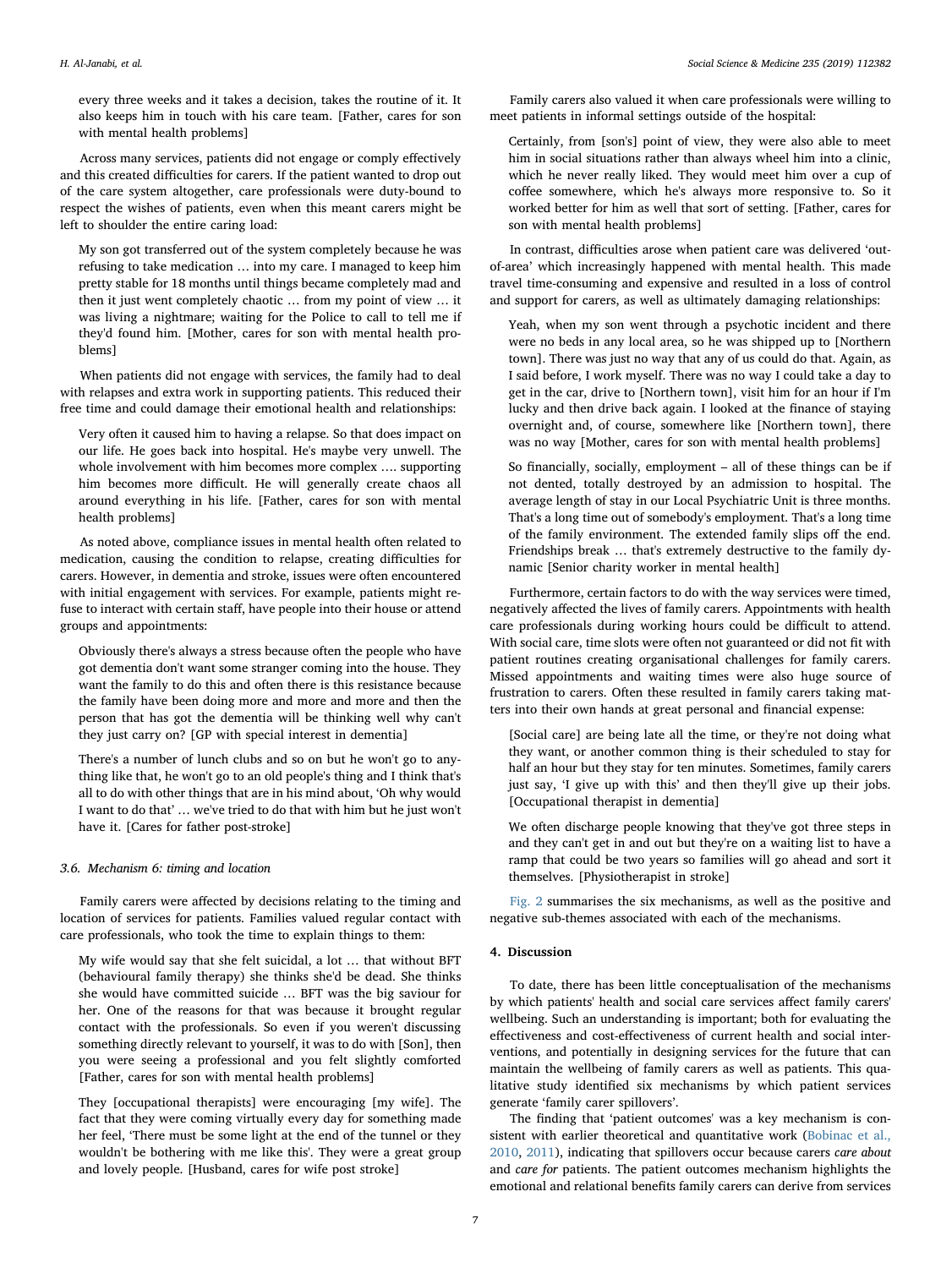that improve the patient's health and independence, in addition to the practical benefit of having to provide less care. Three other mechanisms (management, compliance, and timing/location), and the associated sub-mechanisms, highlight the practical ways in which services affect the scale and scope of family care. This complements previous studies which have identified, for example, some of the practical challenges facing carers, attitudes to handing over management of the care ([Nolan](#page-8-43) [et al., 2004](#page-8-43); [Van Exel et al., 2008](#page-8-44)) and issues in supporting patients' compliance [\(Aston et al., 2017;](#page-8-45) El-Saifi [et al., 2018](#page-8-46)). The present study demonstrates that the service delivery has a nuanced effect on carers' lives. For example, increasing family carer input may have a positive impact on the carer's wellbeing if, for example, the new activity is fulfilling or enhances the carer-patient relationship.

Two mechanisms (information and alienation) highlight less obvious channels by which patient services can affect family carers. These interlinked mechanisms, emphasised that patient services could be a force for good in the carer's life with timely, well-judged information and support providing an 'umbrella' over the family. This could be effective in reducing uncertainty, social isolation and feelings of helplessness and ultimately help improve relationships and provide hope for the future. Conversely, service delivery left family carers in despair when care professionals excluded the family and there was a lack of signposting and organisational complexity, coupled with high staff turnover and fiscal austerity. These findings complement a rich literature on, for example, family carers' information and support needs ([Pinquart and Sorensen, 2003b;](#page-8-14) [Wackerbarth and Johnson, 2002\)](#page-8-47) and feelings of social alienation (Lefl[ey, 1996\)](#page-8-30).

It has been widely argued that researchers must take a broad view of costs and benefits when evaluating interventions, within healthcare, across public health and in social care ([Drummond et al., 2008](#page-8-48); [Weatherly et al., 2009;](#page-8-49) [Sanders et al., 2016;](#page-8-50) [Byford and Raftery, 1998](#page-8-51)). This study suggests that a broad perspective, encompassing impacts on the family, is particularly important when evaluating changes to the organisation and delivery of services ([Meacock, 2019](#page-8-27)) and disinvestment activity. There is real potential for health and wellbeing harms to carers, from many organisational changes. Examples highlighted through this study included decisions to: relocate patient care, close day centres and increase care professionals' case-loads. Many of these decisions are less visible (and less well-evaluated) than decisions around the adoption of new technologies, yet, if anything, appear to have broader and more significant welfare consequences. Furthermore, some interventions that are positive for the patient may be negative for family carers. For example, some elements of rehabilitation clearly put great strain of family carers (at least in the short term). Again it is important to capture these effects to estimate the net effects of intervention on costs and outcomes of all in society, as well to help understand how to deliver services to enhance wellbeing of all society.

This study deliberately sampled a broad array of participants, across health and social care and across the three conditions. The breadth of the sample and study topic was both a limitation and strength of the study. The breadth meant that the commonalities across the conditions, in terms of how services affected family carers, could be noted. This resulted in a more generalised understanding of the mechanisms for carer spillovers. This could be helpful as a starting point for studying spillovers in other contexts too. The drawback on the broad sampling strategy is that there was not a detailed focus on family carer spillovers in relation to a specific service, condition, or group of family carers. The focus on the underlying mechanisms (and sub-themes) also inevitably masks some of the heterogeneity in the data. For example, the study has not focused on when certain aspects of service delivery were most likely to challenge carers and which carers were most likely to be challenged by this.

The use of prompts for the focus groups is likely to have influenced the findings. Initial contact with carers (through the lay panel) had suggested that it was difficult to ask people directly about the different ways in which services for patients affect the wellbeing of carers. The

use of the prompts ensured the discussions in the focus groups and interviews covered specific aspects of service provision (such as medication and transfers between care settings) and specific impacts on carers' lives (such as emotional health and finances). In this way the focus groups' discussions could focus on specific challenges and benefits, rather than general discussion. The intention of the study was to derive a common set of mechanisms. However, there was clear heterogeneity across the sample in terms of what was important to family carers in different contexts. For example, a major 'information' concern in stroke related to information overload when the patient entered hospital. On the other hand, in dementia the major 'information' worry was the lack of information available between diagnosis and residential care.

The sampling for the study was pragmatic, in the sense that focus groups comprised members of a single multi-disciplinary team or members of a local charity group. This had the added benefit of participants feeling comfortable with one another. However this may have promoted an element of 'groupthink'. Steps were taken to mitigate this through also sampling individuals from outside of these organisations for each condition.

The six mechanisms could assist health economists, and indeed the wider health services research community, in hypothesising the potential outcomes of a service change. The mechanisms would enable researchers to enrich the underlying logic models behind the service, by identifying a wider set of potential (intended and unintended) outcomes. Specifically the IMPACT mechanisms (and accompanying submechanisms) would enable health economists to 'screen' for potential carer spillovers; this could inform decisions about whether to include carer outcomes in economic evaluations.

There are several research opportunities worth noting. Firstly, the plausibility of the six mechanisms could be studied in other contexts where spillovers are likely, such as cancer [\(Prosser et al., 2015;](#page-8-52) [Nijboer](#page-8-53) [et al., 1999\)](#page-8-53), services for children (Brouwer [et al., 2009](#page-8-54)), or those needing end-of life care ([Christakis and Iwashyna, 2003;](#page-8-55) [Canaway](#page-8-56) [et al., 2017](#page-8-56)). Secondly, the mechanisms could aid the formulation of policy and the design of services where the objective in optimising the wellbeing of both patient and family carer(s). Finally, the IMPACT mnemonic could provide the basis for a tool for health and social care education and training as a means of raising awareness of spillover effects in practitioners.

In conclusion, this qualitative study, with a diverse sample of family carers and care professionals, has identified six underlying mechanisms by which patient services spillover to affect the wellbeing of family carers. The mechanisms can be summarised by the mnemonic IMPACT. Further testing could potentially explore the generalisability of the IMPACT mechanisms across other conditions. The systematic consideration of these mechanisms in designing and evaluating services, especially service delivery, could contribute to an improved evidence base for delivering services to improve the wellbeing of carers as well as patients.

# Acknowledgements

The authors are grateful to all those who participated in the study and two anonymous reviewers. The authors would also like to thank participants at the 2017 International Health Economics Association World Congress in Boston (US) and 2018 Health Economists' Study Group in London, where initial findings were presented. We thank David Whitehurst for his discussion of the work at HESG. We also thank members of our lay panel (Jenny Coles, John Copping, Jacky Murphy and Jean Nicholls) and scientific advisory panel (Jo Coast, Werner Brouwer, Cam Donaldson, Bhash Naidoo, Jen Francis, John Gladman, Laura Bennett, Sandra Hollinghurst, Liz Sampson, Andrea Manca) for advice on the work. Hareth Al-Janabi is funded by a National Institute for Health Research (NIHR) Career Development Fellowship (CDF-2015-08-025) for this research project. Mel Calvert is partially funded